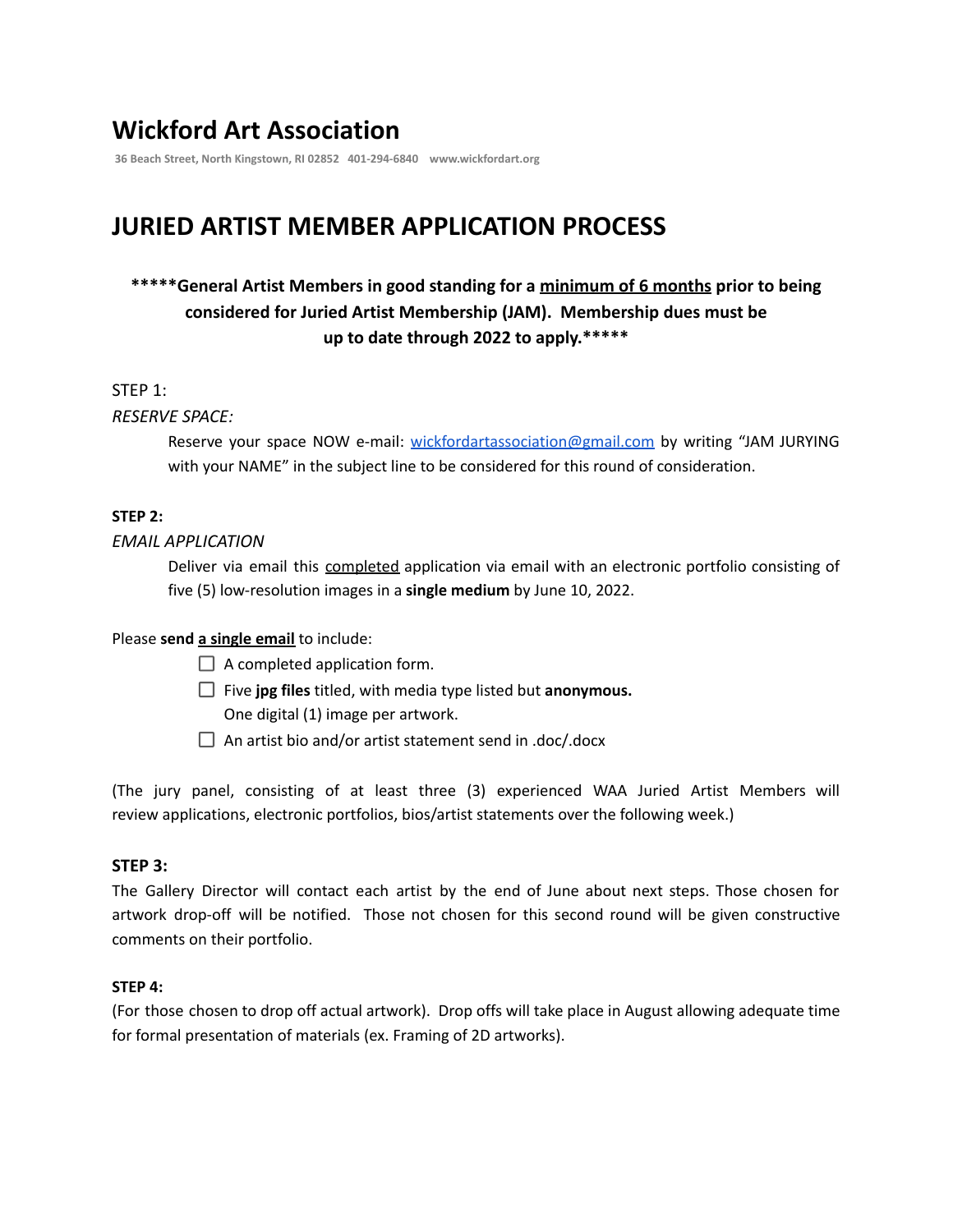*Please complete the following with the other elements of your application:*

# **2022 Juried Artist Member Application Form**

| <b>Artist Name:</b> |  |
|---------------------|--|
| Date                |  |
| Street:             |  |
| City:               |  |
| State:              |  |
| Zip Code:           |  |

**Best Contact Phone:**(2008)

**Email Address**:

## **Medium\***:

*\*All 5 pieces submitted must be in a single medium (ie: ALL watercolor, or ALL photography, etc.)*

\_\_\_\_\_\_\_\_\_\_\_\_\_\_\_\_\_\_\_\_\_\_\_\_\_\_\_\_\_\_\_\_\_\_\_\_\_\_\_\_\_\_\_\_\_\_\_\_\_\_\_\_\_\_\_\_\_\_\_\_\_\_\_\_\_\_\_\_\_\_\_\_\_\_\_\_\_\_

**Email:**

**Website:**

**Applicant's Signature:**

#### **Artwork:**

- $\Box$  Body of work should consist of 5 pieces in one medium
- $\Box$  Body of work should be a cohesive group such as theme, concept or topic
- $\Box$  Body of work should demonstrate your creativity and medium proficiency
- $\Box$  Body of work should be less than 3 years old
- $\Box$  Presentation is **extremely** important professionally presented, clean and ready for display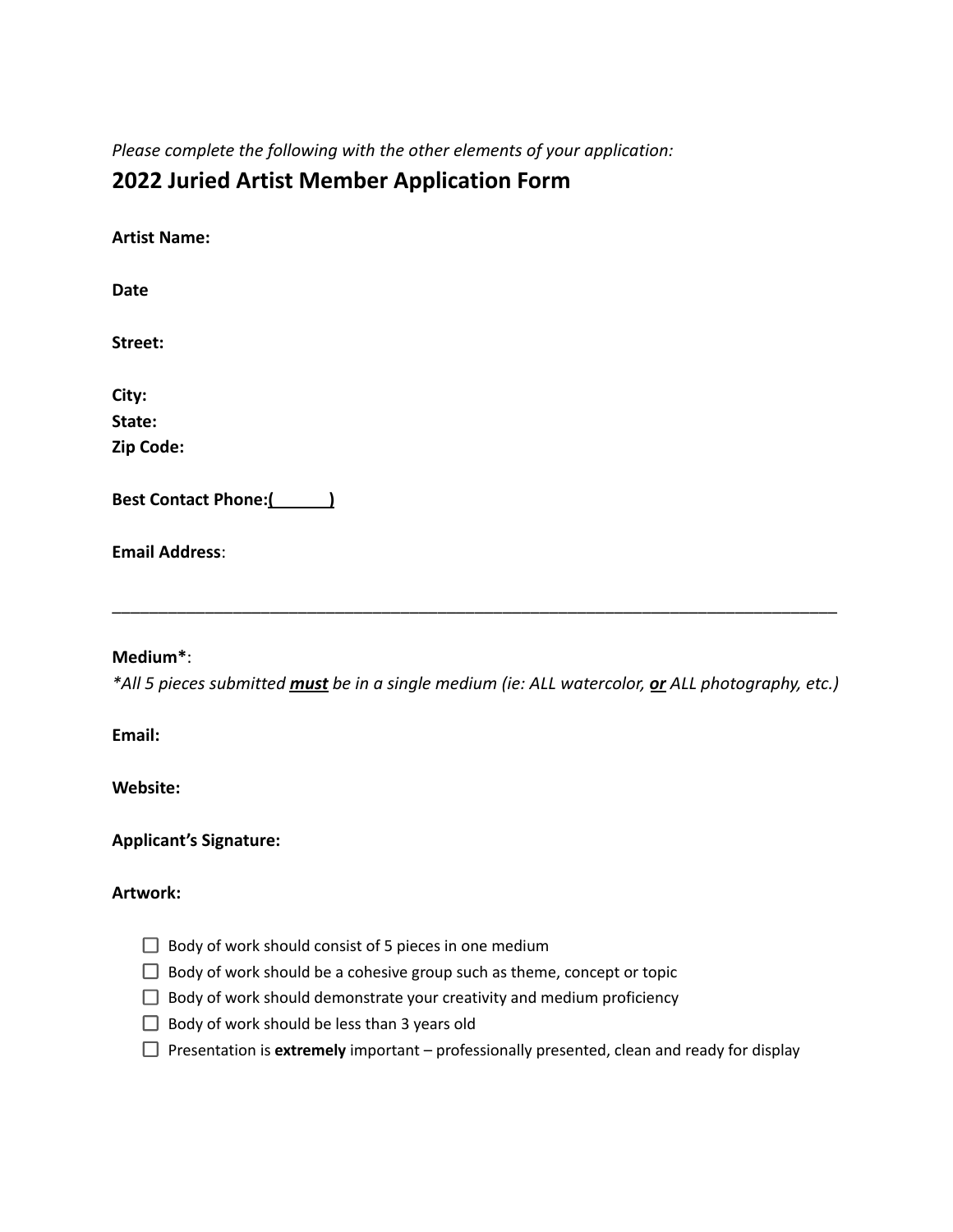## **Checklist**

- $\Box$  Complete/submit application, portfolio of 5 images of artwork, and bio/artist statement by June 10<sup>th</sup>(mid-night)
- $\Box$  Each of the 5 submitted digital pieces should be labeled with title, and medium. Thought NOT with the artist's name
- $\Box$  In the space below or on an attached .doc/.docx, list any training and education, such as art classes, self-trained, workshops, formal education, etc. You may also include any printed promotional materials.

#### **Applicant's Name:**  $\blacksquare$

For each piece of work submitted, please complete below, including a short description which may include the inspiration, the meaning behind each work, a description of the composition and/or process used.

| ۰. | I |
|----|---|
|    |   |
|    |   |

| <b>Title</b>        |  |
|---------------------|--|
| <b>Medium</b>       |  |
| <b>Dimensions</b>   |  |
| <b>Description:</b> |  |
|                     |  |

**2:**

| <b>Title</b>        |  |
|---------------------|--|
| <b>Medium</b>       |  |
| <b>Dimensions</b>   |  |
| <b>Description:</b> |  |
|                     |  |